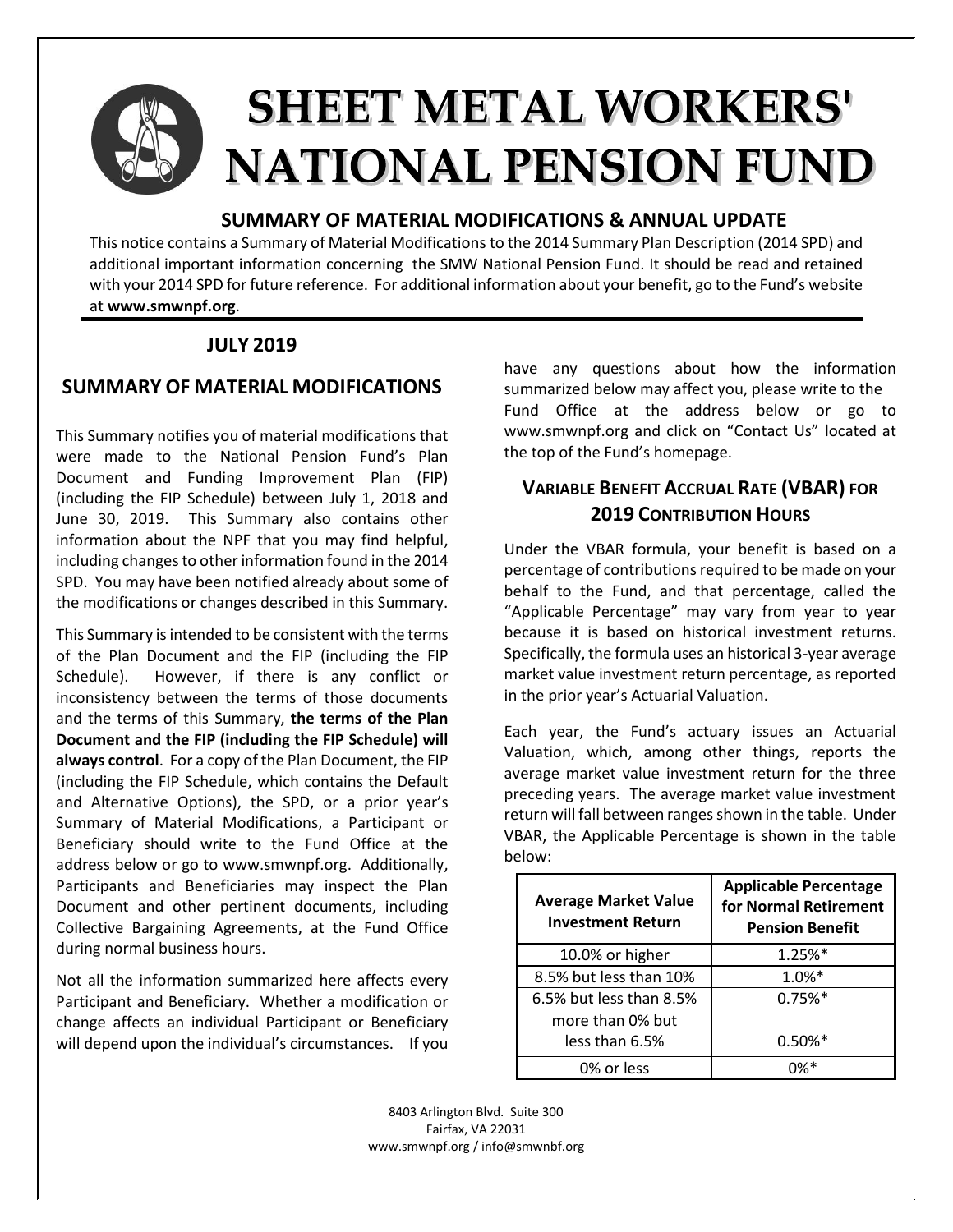\*If a 55/30 Rate applies, the Applicable Percentage is only applied to 70% of your Contribution Rate (called the "Benefit Rate"). You can find the VBAR Normal Retirement Pension formula under Section 5.03 (g) of the Plan Document, which can be viewed from the NPF's website at www.smwnpf.org (under "About the Fund").

The 2018 Actuarial Valuation is used to determine the Applicable Percentage for 2019. It shows the market value investment return percentages for 2015, 2016, and 2017 (the three preceding years) as follows:

| 2015 | -0.42% |
|------|--------|
| 2016 | 8.08%  |
| 2017 | 14.11% |

The average of those investment return percentages is **7.26%.** Because that percentage is more than 6.5% but less than 8.5%, the Applicable Percentage **is 0.75%\*** for 2019 Contribution Hours.

#### **FUNDING IMPROVEMENT PLAN CHANGES**

The Funding Improvement Plan Schedule was amended to adopt the following increases:

Former First Alternative Schedule/First Alternative Option under FIP:

- 2021 Plan Year Increase: 2% times the Contribution Rate in effect on December 31, 2020.
- 2022 Plan Year Increase: 2% times the Contribution Rate in effect on December 31, 2021.

Former Second Alternative Schedule/Second Alternative Option under FIP:

- 2021 Plan Year Increase: 1% times the Contribution Rate in effect on December 31, 2020.
- 2022 Plan Year Increase: 1% times the Contribution Rate in effect on December 31, 2021.

#### **TIMEFRAME FOR COMPLETING A PENSION APPLICATION**

The Fund office cannot begin monthly benefit payments without certain required information. Effective October 2018, the Plan was amended to provide that a Participant

applying for pension or disability benefits must fully complete his or her election, along with supplying any other information necessary to begin payments, within 180-days of the Fund's request. If a Participant does not provide all requested information within this timeframe, his or her application will be void and treated as if it had not been filed with the Fund. This means that any subsequent application will be treated as a new request - which includes the first month for which benefits are payable. This change increased the timeframe to submit all requested and/or required information from 90-days to 180-days.

#### **TIMEFRAME FOR FILING SUIT**

The Plan was amended to extend the timeframe in which a Participant may file suit against the Plan or Board of Trustees after his or her exhaustion of the Plan's appeal process. The timeframe was extended from 90-days to one (1) year.

#### **DEFINITION OF OWNER-MEMBER**

Currently, under the Plan, an Owner-Member of an Employer that is knowingly delinquent to the Plan for six (6) months will no longer be a Covered Employee effective on the first day of the following month until the delinquency is cured and the Employer makes timely contributions for a period of one-year. For the purposes of this provision, the definition of an Owner-Member was expanded to include any person whose spouse owns stock in, or is an officer or director of, a Contributing Employer.

#### **CHANGE IN TRUSTEES**

In 2018, Greg Chastain was appointed to succeed Trustee Patrick Landgraf as a Labor Trustee.

#### **WORK FOR WITHDRAWN EMPLOYERS**

To earn pension benefits with the Fund, you must be working in Covered Employment for an NPF Contributing Employer. If you work for an employer that is no longer obligated to contribute to the Fund (i.e., has withdrawn from the Fund), you will not earn additional pension benefits for any employment with that employer. Working for a withdrawn employer instead of a Contributing Employer can have other adverse consequences, such as delaying the start of Early Retirement Pension benefits or losing eligibility for a 55/30 Pension (if applicable). With that in mind, the

8403 Arlington Blvd. Suite 300 Fairfax, VA 22031 www.smwnpf.org / info@smwnbf.org